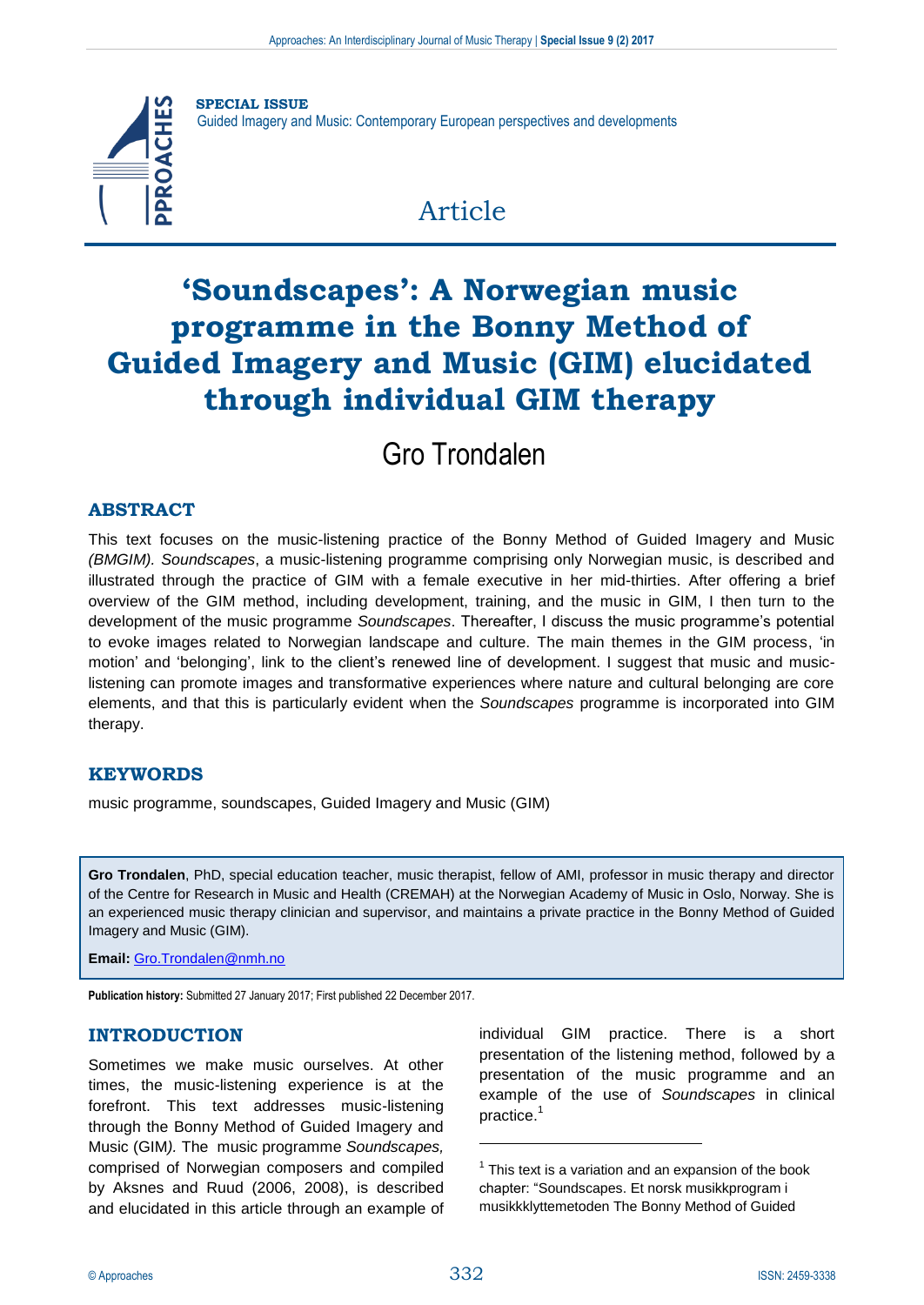#### **THE BONNY METHOD OF GIM**

#### **Development and training**

The Bonny Method of Guided Imagery and Music (GIM) was developed in the 1970s at the Psychiatric Research Center in Baltimore (USA) by the violinist and music therapist Helen Lindquist Bonny (Bonny 2002; Bonny & Savary 1973; Summer 1988). GIM is a music-listening process that allows for a variety of images to emerge while listening to classical music in a relaxed state of mind. It is an in-depth therapeutic method where music is used to promote the exploration and expansion of inner experiences (Goldberg 1995).

GIM is known all over the world, and the field continues to expand. Practical development, expansion of theory, new music programmes and research all contribute to the development of the method (Bruscia & Grocke 2002, Bruscia 2016). The application of GIM ranges from treatment in psychiatric care to music-listening for people undergoing self-development processes. The GIM training is usually several years takes the form of modules where clinical practice and theoretical reflection are vital.

#### **GIM as a method**

GIM is a music-centred method with music-listening at its very core. It includes specific music programmes and a procedure for performing a session (Bruscia 2016; Bruscia & Grocke 2002). GIM combines music-listening with relaxation, visualisation and conversation. It offers the opportunity for music-listening at different levels of consciousness. Listening to music in a relaxed state of mind allows for different forms of images to emerge. 'Imagery' or 'image' refer to "experiences of music during the listening phase of GIM, including images in all sensory modalities, kinaesthetic images, body sensations, feelings, thoughts and noetic images (an intuitive sense of imaginal events that arise outside of other imagery modes)" (Goldberg 2002: 360). Researchers have demonstrated that GIM can change counterproductive behaviour, reduce stress, empower people to solve problems, and increase access to creative personal resources (see, for example, Beck 2012; Bonde 2002; Körlin & Wrangsjö 2002; Trondalen 2010, 2015).

A GIM session in its classical individual format lasts for 1½-2 hours and consists of five parts. GIM starts with a pre-conversation (Prelude) to promote a theme or a metaphor as a starting point for the music-listening experience - the music journey. This verbal conversation forms the basis for the therapist's choice of music. Then follows a relaxation phase (Induction), in preparation for the music journey, where the client is lying down or relaxing in a recliner. During the core segment, the music journey (30-40 minutes), the client tells the therapist about her experiences. The therapist listens intently and periodically makes nondirective verbal comments to support the client to try to describe the experience; to stay close to it and to feel the full impact of it (Grocke 2005). The therapist assists the client in exploring and staying close to her experiences through a supportive and non-judgmental dialogue. During the music journey, the GIM therapist writes down the client's words for her images. The client gets this transcription when the session is over, while the therapist keeps a copy. When the music has ended, the GIM therapist encourages the client to finalise her images and return to an awakened state of mind (Return). After the music-listening has finished, the experience is processed in a conversation with the therapist (Postludium). This segment is often combined with circle-drawing ('mandala', Kellogg 1984), the use of clay, movement, or other creative forms.

#### **The music in GIM**

The original 18 core music programmes in GIM comprise classical Western art music, mainly from the eighteenth to the twentieth centuries (Bonny 1978; Meadows 2010). Over the years, music therapists have used a variety of music genres, and today there are about 100 music programmes (Bonde 2009). Accordingly, the musical content is subject to discussion. The music programmes have different names – for example, 'Caring', 'Relationship' and 'Affect Release' - and consist of carefully selected movements/pieces. The programme is created to support and deepen different psychological needs; for example, the experience of unconditional support, or a symbolic goodbye to (one aspect) of life (Bonde, Pedersen, & Wigram 2001: 89).

In an interview with the American music therapy professor Nicki Cohen (2003-2004), Bonny accentuates the importance of the structure of the

<u>.</u>

Imagery and Music" (Trondalen, 2017). Thanks to the publisher, who has given informed consent to publish the text in English.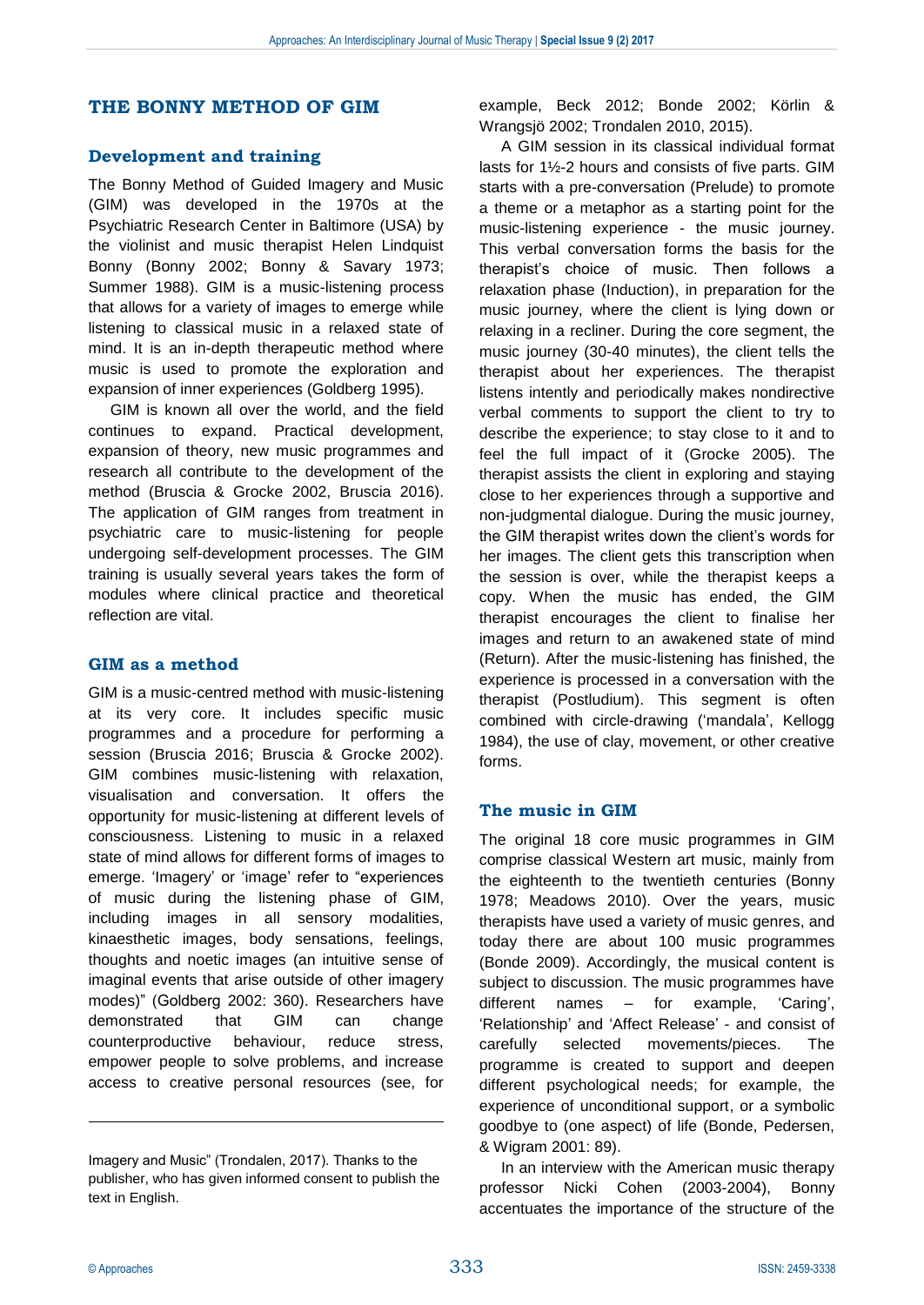music, dynamics, melodic variation, pitch, rhythm, expressive quality, and instrumentation. The qualities that characterise the music can be equivalent to the way our emotional life unfolds. The music mirrors and promotes what is active in the client's awareness in the here and now; our inner life fluctuates with the life that pulsates in the music. Furthermore, Bonny draws attention to the recording itself, and to the quality of the instruments. This is important, particularly since the music is experienced differently in a relaxed state of mind compared to the way in which we experience music through everyday listening (Bonny 1978).

## **SOUNDSCAPES**

#### **The development of the music programme**

The idea behind the *Soundscapes* programme was to develop a new programme based on a local music tradition within a European classical canon; specifically, a music programme with only Norwegian composers.

"The music should be of Norwegian composers, and there should be sufficiently agreed upon 'national' elements to afford references to local culture and geography." (Aksnes & Ruud 2006: 52)

The programme should include an affectiveintensity profile with points of high intensity towards the end of the programme, and take into account therapeutic dimensions like 'holding' and 'stimulation'. Holding links to a musical space, i.e. a home base for the client to feel safe; while stimulation relates to the expansion of a musical terrain (Summer 1995: 38-39). The first pieces of music should facilitate 'the transition from the induced, altered state of consciousness to the sounding of music' (Aksnes & Ruud 2006: 52). They say,

"When music was selected, we considered the actual mood of the individual piece, as intuitively reflected in Hevner's mood-wheel. Both scorebased analysis and phenomenologically based self-listening procedures were utilized in the process." (Ruud 2005: 15) $2$ 

The evaluation process included analysis of the scores, a structural music-listening procedure, in addition to a phenomenological open-listening (Ferrara 1991). The result became the music programme *Soundscapes*, which consists of seven short pieces. The Norwegian professors Hallgjerd Aksnes and Even Ruud developed the musiclistening programme as a part of the research project *Musical Gestures* at the Department of Musicology at the University of Oslo (Aksnes & Ruud 2006, 2008).

*Soundscapes* comprises of music from the Norwegian composers Geirr Tveitt and Johan Svendsen, which seem to fulfil the criteria for "national elements as well as the metaphorical and metonymic 'affordances' we wanted to research" (Ruud 2005: 15). $3$  The metaphorical and metonymic affordances are not connected to language alone, but include the whole human being's sensorymotoric system with its complex interaction of cognitive processes. Another reason for the choice of music was Aksnes' (2002) expert knowledge of Tveitt's music.

In addition to the working procedure presented above, the music was also tried out through nine music-listening sessions with people with different music-listening competencies. Based on this feedback, and the researchers' heuristic knowledge, one piece was replaced. The following music was chosen (Aksnes & Ruud 2006: 52):

| No. Title |                                                                       | Duration |
|-----------|-----------------------------------------------------------------------|----------|
| $1_{-}$   | Geir Tveitt. O Be Ye Most Heartily 3:41<br>Welcome (Vélkomne med æra) |          |
|           | From: A Hundred Folktunes from<br>Hardanger, Op. 151, #1              |          |
|           | Naxos 8.555078                                                        |          |

which we as listeners recognize and react to (Bonde, 2014, pp. 61-62).

<sup>3</sup> *Metonymy***,** (from Greek *metōnymia*, "change of name", or "misnomer"), figure of speech in which the name of an object or concept is replaced with a word closely related to or suggested by the original, as "crown" to mean "king" ("the power of the crown was mortally weakened"), or an author for his works ("I'm studying Shakespeare"). A familiar Shakespearean example is Mark Antony's speech in *Julius Caesar,* in which he asks of his audience: "Lend me your ears" (Encyclopaedia Britannica 2008).

1

1

 $2$  Hevner's (1937) "mood wheel" is a systematic model of feelings and moods that can be expressed musically, of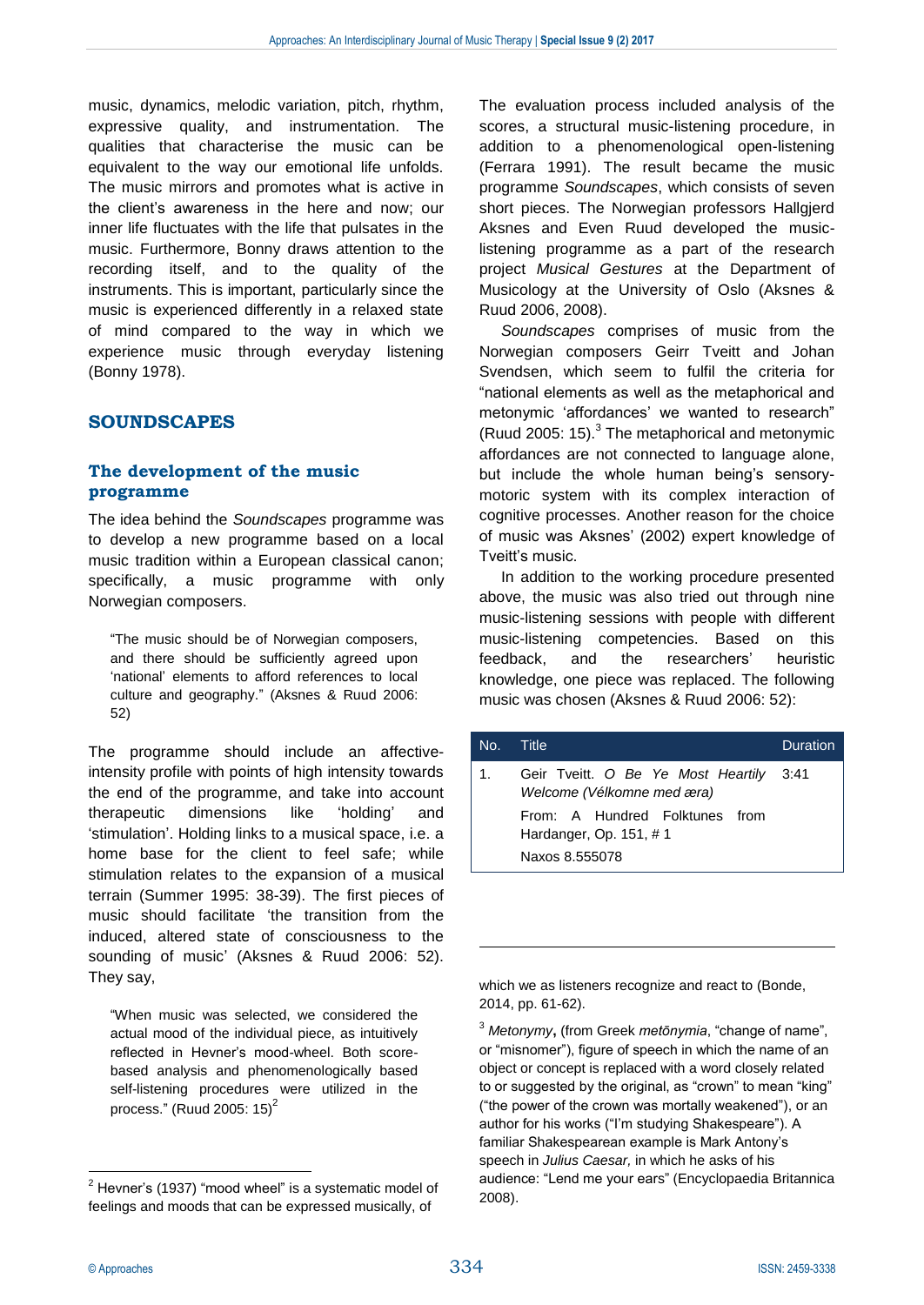| 2. | Geir Tveitt. Consecration of the New 2:35<br>Beer (Uppskoka)<br>From: A Hundred Folktunes from<br>Hardanger, Op. 151, #7<br>Naxos 8.555078                             |
|----|------------------------------------------------------------------------------------------------------------------------------------------------------------------------|
| 3. | Tveitt. Stave Church<br>Chant<br>1:29<br>Geir<br>(Stavkyrkjestev) From: A Hundred<br>Folktunes from Hardanger, Op. 151, #<br>5<br>Naxos 8.555078                       |
| 4. | Geir Tyeitt. Snow Goose on the Glacier 3:34<br>(Rhupo pao Folgafodne)<br>From:<br>A Hundred Folktunes from<br>Hardanger, Op. 151, #23<br>Naxos 8.555078                |
| 5. | Geir Tveitt. Concerto No. 2 for 4:19<br>Hardanger Fiddle and Orchestra<br>(Konsert nr. 2 for hardingfele og<br>orkester)<br>From: Hardanger Fjord<br>Aurora NCD-B 4945 |
| 6. | Geir Tveitt. Piano Concerto No. 1 in F<br>7:02<br>Op. 1, 1st Movement<br>major.<br>(Klaverkonsert nr. 1 i F-dur, op. 1, 1.<br>sats)<br>Naxos 8, 555077                 |
| 7. | Johan S. Svendsen. Last Year I Was<br>4:32<br>Tending the Goats (I Fjol Gjætt'e<br>Gjeirinn)<br>Op. 31.<br>Simax PSC 1097                                              |

**Table 1: Soundscapes**

Several recordings were examined. For pragmatic reasons, the researchers chose productions available to an international audience, mainly within NAXOS (Marco Polo) (Ruud 2005).

## **Soundscapes in practice: An example from individual GIM**

Ann was a sporty Norwegian female executive working in an international business firm. She was in her mid-thirties and experiencing unsolved issues in her life that seemed to impede her work performance. Ann had five GIM sessions over a period of four months. She came with a mission, as she wanted to explore what she described as her 'rucksack of sadness'.<sup>4</sup> The GIM therapy also

included elements from life coaching, presented as homework. The author performed the sessions; hence, the author is both researcher and GIMtherapist in the setting. Such a double role may present challenges for those trained in traditional view of experimental design and quantitative analysis" (Robson 2002: 314). However, the present study is a qualitative one, where the researcher uses herself as both participant and observer, and is therefore a first-hand source of information and empirical closeness to the phenomena. Bruscia argues (1995a: 71):

"Thus, the researcher may be both participant and observer. This active engagement gives the researcher the first-hand experiences and empathy needed to understand the subjects or phenomena from an inside perspective."

He continues: "The only way a researcher can study another person is to experience that person's behavior within an interpersonal context" (Bruscia 1995b: 395). Therefore it is only the researcher's experiences of the events and subjects that she is able to grasp and, in this way, the interpersonal context in itself becomes important. Different researchers will always experience the same situation in different ways. The music programme was chosen on the basis of Ann's here-and-now focus, in addition to the therapist's "intuitive choice". <sup>5</sup> The client has given informed consent. She is anonymised in the text and the name used is a pseudonym.

## *Session 1*

In the first session, Ann listened to the music programme *Caring* (Bonny & Keiser Mardis, as cited in Grocke 2002: 130-131). In her imagery, Ann is sailing but has to return due to bad weather. She meets her father who passed away years ago. Her father looks after her throughout the image on an eagle. Ann is mourning. She visualises her grandmother and grandfather at *The Place* (which

Sadness. Focused, Time-Limited Bonny Method of Guided Imagery and Music with a Female Executive" (Trondalen 2009-2010). The present text, however, focuses on the exploration of the music programme *Soundscapes*, which elucidates especially through session four in the client's GIM process.

1

1

 $4$  This care example is published in full length as a research case in the article "Exploring the Rucksack of

<sup>&</sup>lt;sup>5</sup> Intuitive choice is understood as an immediate and creative mobilisation of the complete experience the therapist possesses (Eide & Eide 1996).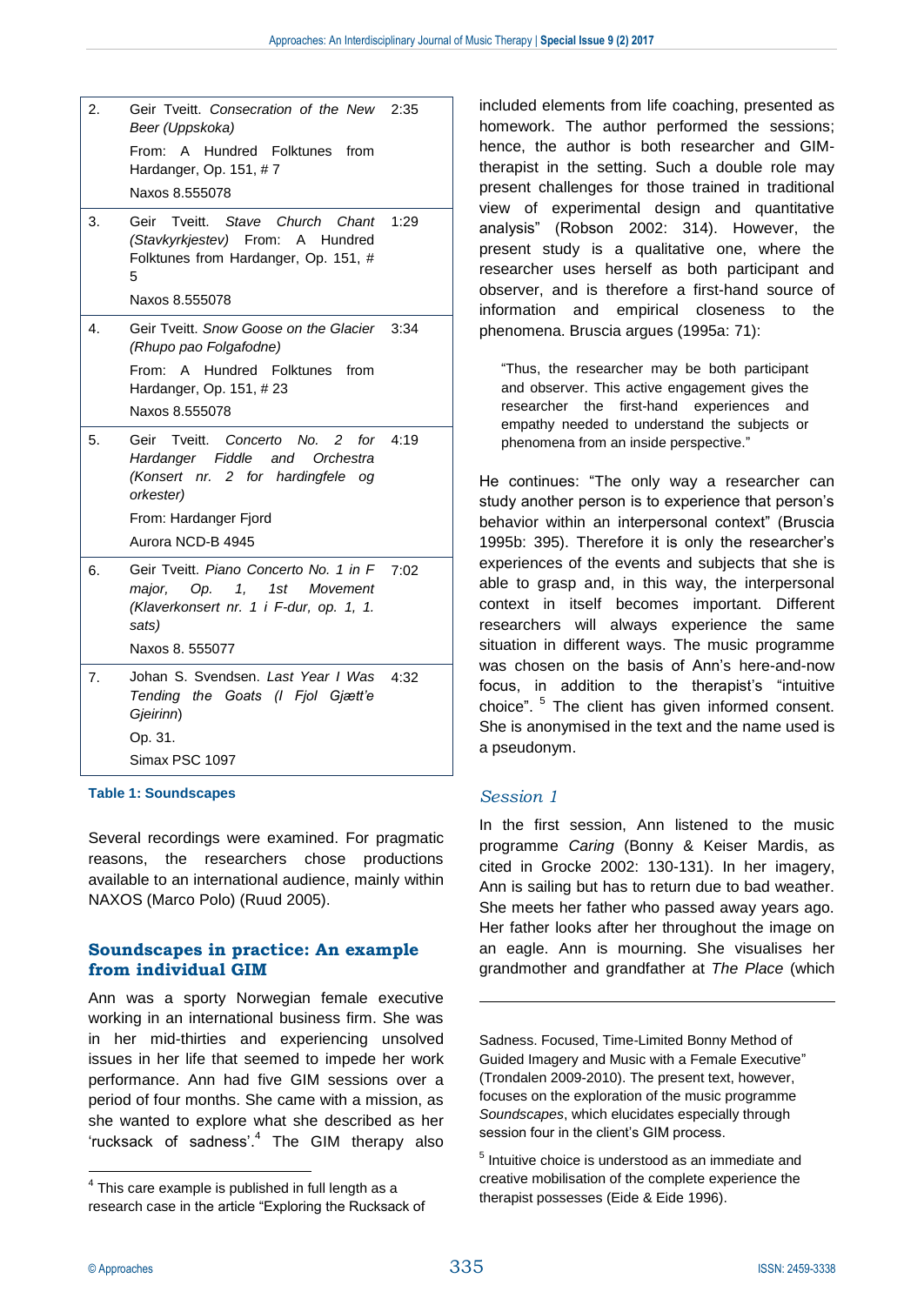<u>.</u>

is both a real place and a house in reality), where she used to spend her childhood vacations. She wishes that she does not have to be so strong all the time. It is hard to breathe. At her father's funeral, she meets an old woman, who tells her about her childhood.

Drawing: Ann draws a globe inside a circle. On the globe, she draws some small countries of the European continent. The globe is only partially covered with dry land; the rest of the globe is empty.

#### *Session 2*

In the second session, Ann listens to *Relationships-M* (Bonny 1978; Bruscia & Grocke 2002, Appendix B). She visualises beautiful dresses and luxury. Ann enters a concert hall and becomes aware of the oboe, before going on a sailing trip. She experiences a clearing in the forest, where she encounters Robin Hood and Cinderella. Ann travels to rivers and castles. Flutes and birds are important, together with an ice-blue colour.

Drawing: Ann draws a princess with a crown wearing an ice-blue ballgown.

#### *Session 3*

In the third session, *Nurturing–M* (Bonny 1978; Bruscia & Grocke 2002, Appendix B) the images vary a lot. There are dark skies, beautiful nature and old furniture. Ann sees her grandmother and grandfather at *The Place,* and is back in the old church at her father's funeral. She connects to the oboe and bassoon, and she recalls kindergarten and the play *Peter and the Wolf*. Ann is in the mountains. The nature is stunning and it is warm and beautiful.

Drawing: Ann makes a drawing of *The Place* seen through the porthole of a ship passing by.

#### *Session 4: Soundscapes*

Listening to Tveitt's *Consecration of the New Beer,* the images also include rotating movements, fog and a steamboat. Ann visualises herself in the Danish author Karen Blixen's book *My Africa,* as she meets decorated elephants.

Tveitt's *Stavkyrkejstev (Stave Church Chant)* leads into a world of fairy tales. Ann meets with a narrator of the Norwegian folk tale The Fox Widow<sup>6</sup>. She sits down and visualises the whole scene as it is in the animated movie of the story. The image moves to another animated Norwegian movie, *Flåklypa*. Within this movie, she meets with the Arabian princess and then with Solan<sup>7</sup>. Ann reflects upon how strange it is to encounter all these images.

Winter photos in black and white dominate during Tveitt's *Snow Goose on the Glacier*.

When Tveitt's *Concerto No. 2 for Hardanger Fiddle and Orchestra* plays, the imagery turns to a ballet scene, with a prima ballerina on stage. Then Myllarguten<sup>8</sup> turns up and Nøkken<sup>9</sup> plays the violin. Ann is aware of the huge waterfall close to her. The scenery changes to Gudbrandsdalen<sup>10</sup>. Ann

<sup>8</sup> Myllarguten is the most acknowledged Norwegian folk musician (fiddle player) to this day, and by far the most legendary.

During session four, Ann listens to the music programme *Soundscapes* (Aksnes & Ruud 2006, 2008). Tveitt's *Welcome with Honour* evokes changes between different boats and colours, as well as between the past and the present. The colours change from brown to white. On board the boats there are many people. The images remind Ann of romantic paintings of nature by the Swedish painter Carl Larsson. Ann is dancing while holding a parasol. Reeds cover the lake and the image is very green - *"Like a painting by Claude Monet"*, she says

 $6$  The storyline of the fairy tale is as follows: Mr. Fox is dead. His widow, Reve-enka (literally "the fox widow"), sits alone in her empty house with only her trusty feline maid Korse for company. Three suitors—the Bear, the Wolf and a young Fox—come to her door. The movie *The Fox's Widow* has almost achieved celebrity status in Norway for its sparkling animation, superb staging, enchanting characters and music by Bjarne Amdahl.

 $7$  The storyline for this very famous animated movies is: 100 miles north, to the east and up, is Flåklypa, the home of bicycle repairman Reodor Felgen, and his two assistants – Solan Gundersen, morning bird and natural born optimist, and Ludvig who is a true pessimist. Sponsored by oil sheik Ben Redic Fy Fazan, they build the car "Il Tempo Gigante", and the race of the decade is on. The Arabian Princess arrives with the oil sheik but falls in love with the optimistic Solan. This movie has achieved celebrity status in Norway.

<sup>9</sup> The Norwegian (and Swedish) Nøkken (*näcken*, *näkki*, *nøkk)* is a male water spirit who plays enchanted songs on the violin, luring women and children to drown in lakes or streams.

<sup>&</sup>lt;sup>10</sup> The Gudbrand Valley (Norwegian: Gudbrandsdalen) is a valley and traditional district in the Norwegian county of Oppland. The Gudbrand Valley is the main land-transport corridor through South Norway, from Oslo and central eastern lowlands to Trondheim and Møre and Romsdal.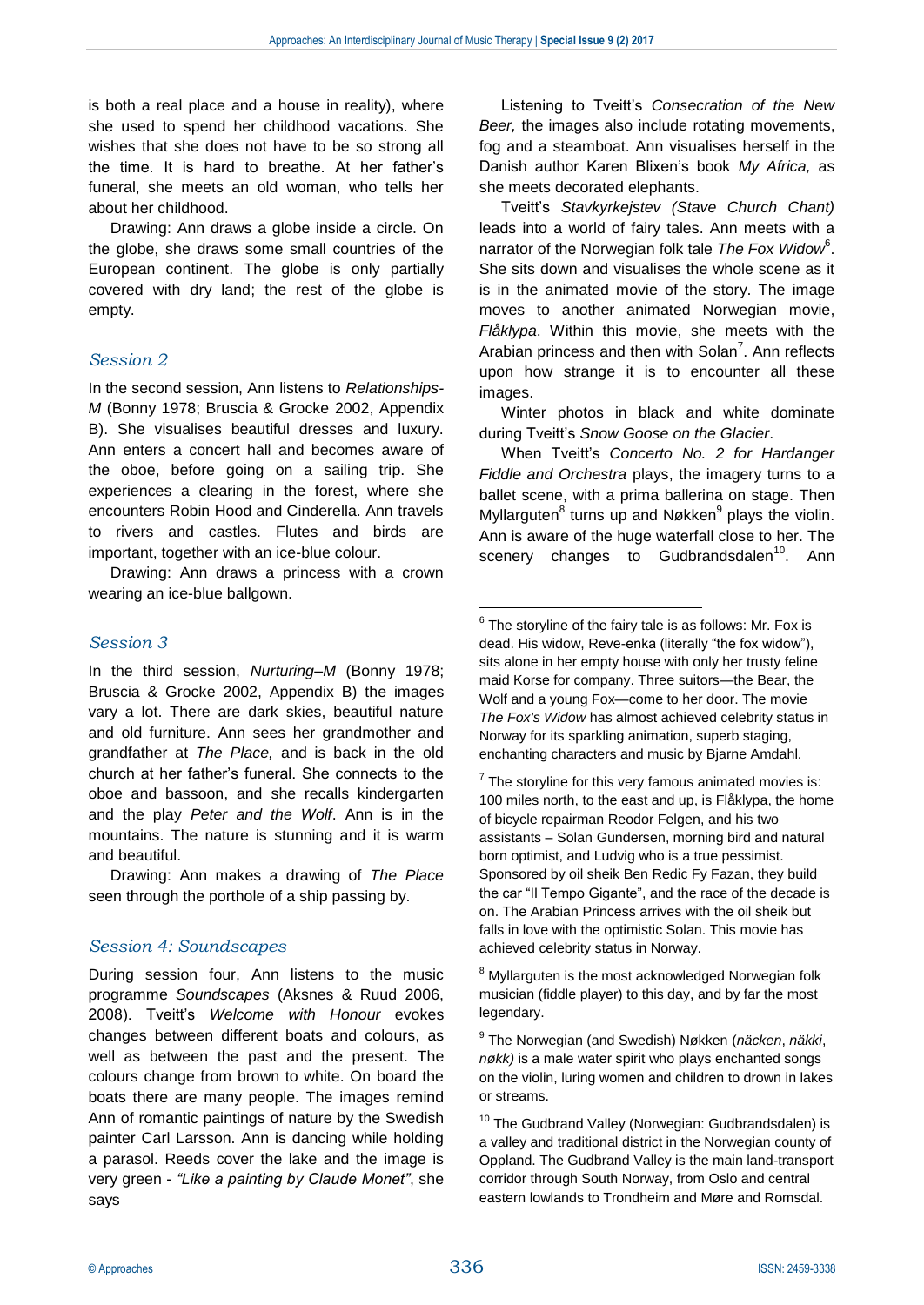visualises Sinclair's men: the Scottish Army<sup>11</sup> arrives. Prillar-Guri<sup>12</sup> blows the lur<sup>13</sup>. Ann *hears* everything very vividly. The music is very powerful, described as "very fussy". She does not see them clearly but hears the Scottish army coming closer. It is just around the corner. An orchestra is arriving, tuning their instruments before playing. It turns out there is Landskappleik<sup>14</sup> at Lom. Ann travels to Sjåk and is aware of all the log cabins. She finds the images fussy and exhausting.

During Tveitt's *Piano Concerto No. 1 in F major, Op. 1, 1st Movement,* a young woman emerges wearing old-fashioned clothes. The flowing foci are on the music and the instruments, piano/grand piano, oboe/bassoon, and wind instruments from the  $18<sup>th</sup>$  century. Two people play piano. Ann moves between them. 'The Lady' dissolves – and disappears.

During the final selection, Svendsen's *Last Year I Was Tending the Goats, Op. 31,* the weather is nice. Ann is cross-country skiing in the forest. It is Easter time and the snow slowly melts. Ann enjoys the experience very much. She visualises ski tracks emerging, pointing straight ahead.

Drawing: Two people are sitting in a rowboat on a sunny day.

Postlude: In the verbal conversation afterwards, Ann talks about how it is to travel in time and space. She also notices there have been more musical instruments in this journey than in the

 $12$  Pillarguri is a semi-legendary figure who, according to oral tradition, was a woman from Sel, Norway, who played a key role in the Battle of Kringen in August 1612. Hence, a peasant militia force of around 500 decided to ambush the Scots at Kringen (the narrowest part of the valley). The terrain chosen by the Norwegians made ambush very effective. The Scottish force was resolutely beaten.

 $13$  A lur is a long natural blowing horn without finger holes that is played using the embouchure.

previous sessions. Ann is surprised.

Homework: "Be aware of how you feel and how you behave whenever different situations arise at work, with friends, and when you are alone". The aim of this assignment is to notice – and later reflect on – what is happening within and around her. Such reflective work forms the basis for choosing and controlling her own life in different settings (self-agency, Stern 1985/2000).

## *Session 5*

The very last session, *Caring* (Bonny & Keiser Mardis, as cited in Grocke 2002: 130-131)*,* evokes the colour green, identical to the colour of a desk placed in the basement at *The Place*. Ann visualises many green avenues, many strong colours, flower meadows, and the harvesting of hay. Cinderella emerges. Ann returns to her desk at work, which is covered with administrative documents, and recognises she *"has too little space"*. She changes the light bulb and throws out the linoleum from the basement at *The Place*, saying, *"It is useless"*. It is summertime and she returns to the house where she lives in real life.

Drawing: She draws a big, blooming red flower with green petals.

## **REFLECTIONS**

"Music works but I don't know why – something has happened", Ann said in the last session (Trondalen 2009-2010: 8). Indeed, many things happened to Ann at a variety of levels during the GIM process. One metaphor for change was Ann changing the light bulb, which may have presented her with a new (and brighter) perspective on life. She experienced a variety of images like body sensations, visual images and kinaesthetic experiences. She felt the instruments and the music were more evident towards the end of the GIM process. During the five sessions, she met significant people in her life, like her father and an old lady who told her about her childhood. In addition, she travelled to important places in her life (for example, *The Place*). Ruud (2003: 122) writes:

"[…] BMGIM facilitates the release and construction of emotions and images. These may be organized within scenes and identified as characteristic scripts which inform us about how the client/traveller tends to meet situations in general. […] The personally felt and subjectively experienced state may help the client/traveller to gain contact with his or her self and to reorganize the scripts."

<u>.</u>

<sup>11</sup> The battle of *Kringen* (Norwegian: *Slaget i Kringom*) involved an ambush by Norwegian peasant militia of Scottish mercenary soldiers who were on their way to enlist in the Swedish army for the Kalmar War. The battle has since become a part of folklore in Norway, giving names to local places in the Ottadalen valley. A longstanding misconception was that George Sinclair, a nephew of the George SinclaiRr, 5ht Earl of Caithness was the commander of the forces; in fact, he was subordinate to Lieutenant Colonel Alexander Ramsay.

<sup>&</sup>lt;sup>14</sup> Landskappleik is an annual convention and competition in Norwegian folk music and dance. The arrangements are ambulatory and move every year to a new place.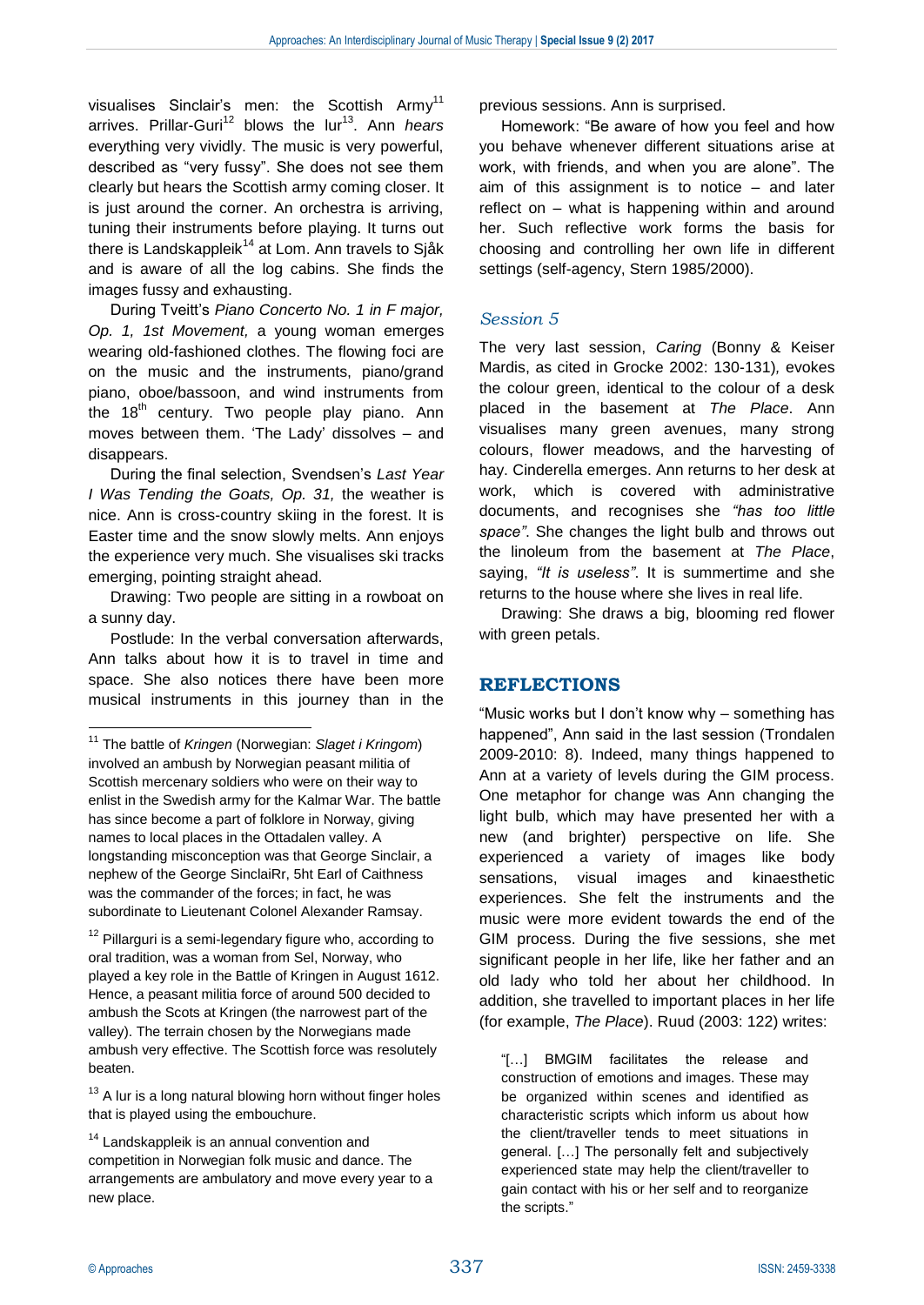The music afforded a variety of interpretations, and Ann, as a listener, appropriated (DeNora 2000) the music in her own way. The images offered a myriad of feelings about time and space. 'Travelling' together with an emotionally available and experienced GIM therapist enabled processing of the experiences in a relational and contextsensitive way. Ruud (2003: 122) says: "Being contained by an empathic guide may help the clients to accept their feelings and recognize and accept the ownership of their own emotions".

This means focusing on personal resources, but without avoiding troublesome or painful experiences in the client's life. Through musical experiences, at an implicit level (implicit relational knowing), together with an exploration at a semantic level, the client was supported in her mental, emotional, physical and spiritual integration (Trondalen 2016). Such a contextual understanding, focusing on cooperation and intersubjective exchange between client and therapist, can support the client in releasing selfhealing forces and personal empowerment.

Ann's GIM process was discussed through a qualitative research case, a single instrumental case study (Stake 1995). The analysis was performed through a phenomenologically inspired procedure (Trondalen 2007, 2009-2010). The data comprised transcripts, drawings, transcribed conversation and reflexive notes. Occasionally, written scores were examined to tie them together with the images from the music-listening journeys.

During the procedure of the analysis, the different texts were arranged In chronological order in one document and treated as one unit. I read the text many times and used an open coding: that is, the codes derived directly from the client's description of the experience (e.g., *Sun*). The codes were then intuitively grouped together into code families (e.g. *Sun* belonged to the code family *Nature*). Descriptions were sometimes connected to more than one code. In turn, code families were linked to a super family, which was a meaning unit consisting of two or more families (e.g., *Sun* belonged to the code *Nature* and to the super family *Belonging,* which also included *Family*). These meaning units, or super families, constituted the headings in the discussion.<sup>15</sup> Through this analysis, two main themes emerged, *In Motion* and *Belonging*. The first main theme (i.e. super family), *In Motion*, comprised the subthemes *Feelings,* 

*Affects, Body Sensations, Visual Images* and *The Aspect of Time*. The second main theme included the subthemes *Family, Roots,* and *Nature.*

## **IN MOTION**

The subthemes *Feelings, Affects, Body Sensations, Visual Images* and *The Aspect of Time* underpinned the main theme *In Motion*. Feelings and affects seemed to be in fluctuation. Ann often changed from, for example, crying to no tears, from easy breathing to problems with breathing, and moving from place to place. Visual images were linked to movement in nature, such as waterfalls, sailboats, waves, melting snow, and an emerging ski track. Movement was also created through the variety of imagery scenes, the diversity of instruments, multiple colours, and the experience of changes in the perception of the body. One drawing seemed to represent a turning point: *The Place* seen through the porthole of a ship. It was as if the here-and-now met with the past; for example, through the visualisation of meeting deceased people, like her father and an old woman, in the present. There seemed to be a movement in time, from the past towards the future, symbolised in a here-and-now drawing. In the journeys, Ann moved between unknown and known territory while travelling in time and space. In addition, the music was in motion.

During *Soundscapes*, Ann connected the music directly with different instruments, colours, Africa, the Scottish army, Sinclair, mountains and valleys, and with story characters like Cinderella, Nøkken, and the Fox Widow. Ann's images seemed to be in accordance with Aksnes' and Ruud's close analysis (particularly of the fifth piece in) of the music programme *Soundscapes*. They hypothesise:

"[…] this music would lead to metonymical associations drawn from the cognitive domain of 'the national'; a domain affording a vast range of images that are essential to the cultural meanings attributed to folkloristic works of music. […] it seemed that most subjects manage to integrate the stereotypical images within their own personal narrative, transforming the 'national' images to suit their own need." (Aksnes & Ruud 2006: 55)

Ann linked many of her visual, auditory and kinaesthetic experiences to Norwegian nature and culture. However, her images were not reduced to only such experiences. One example of another dimension was the experience of time; sometimes related to here-and-now experiences, other times

1

 $15$  For a thorough description of the research methodology, see Trondalen (2009-2010).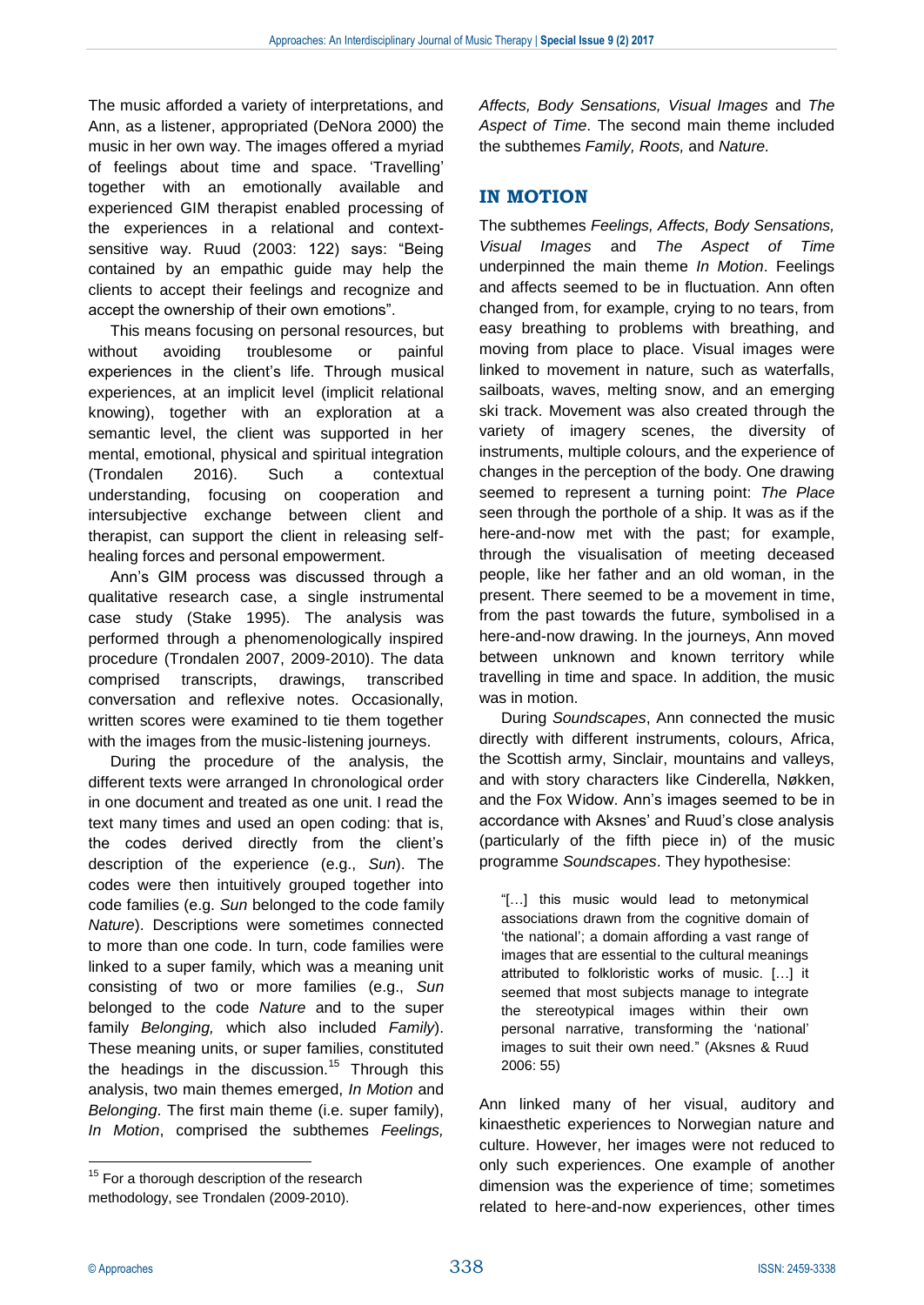connected to a journey in previous times. In addition to this was the intentional experience of activities not only connected to the past or the present, but to possible - and sometimes anticipated – future scenarios (for example, sailing, travelling, and dancing).

## **BELONGING**

The second theme in the analysis (Trondalen 2009- 2010), was *Belonging*, including the subthemes *Family, Roots,* and *Nature*. Ann met with her deceased father, went to *The Place,* which was connected to the best memories (summer vacation as a child) and the worst (her father's funeral). She found strength in hearing narratives about her childhood, while also being aware that her father was following her through the image of the owl and an eagle. The owl is often associated with death and is synonymous with wisdom and learning; the eagle is associated with nobility. It is a symbol of strength and rebirth, conjuring up striking similarities with the legend of the Phoenix rising from the ashes (Biedermann 1992; Shepherd & Shepherd 2002). These birds, with their influential qualities, looked after her and gave her strength throughout the journeys (Trondalen 2009-2010). Images linked to 'belonging' included mountains, waterfalls, flowers, meadows, hay-harvesting, forests, sea and waves - not to mention the colours linked to the stunning images of nature. The musical journey indicated a 'Hero(ine)'s Journey' (Clark 1995), where Ann set out on a solo journey, met trials and tasks, before her return – and reward. Finally, she threw out the old linoleum and decided to invite friends to *The Place* – *her* place – which was situated within the most stunning and demanding nature of Norway.

Through musical experiences, drawing and verbal processing, it seemed as if Ann made peace with her past and moved onward as an uplifted woman, anticipating a new future. Ann seemed to restore a renewed identity through musical relational experiences. I suggest these experiences built upon recognition, belonging and the experience of being alive and present in her own life. The experiences, not least while listening to *Soundscapes*, afforded images, metaphors and symbols (Bonde 2007) which were integrated into the client's personal narrative. Aksnes and Ruud (2006: 56) show similar findings:

"Our results also indicated that the travelers' images of national stereotypes were received positively, being integrated into the travelers'

personal narratives, and giving access to private memories and identification with local landscapes."

Ann transferred the experiences from the GIM process into her own life. She decided to use her inheritance, *The Place,* to a higher degree than before. Ann decided to throw out (the real) linoleum in the basement and invite friends for the first time to her Place as well. In her professional life, she asked for a new office and a bigger desk. She felt she had acquired a new foothold suitable for a woman in her mid-thirties with responsibility in a business firm.

## **A MUSICAL SOUL-SCAPE: A RENEWED LINE OF DEVELOPMENT**

*Soundscapes* was chosen on the basis of the client's cultural roots, and as a follow-up to the client's introduction to *The Place*, which was situated where water perforates the mountains, eventually creating fjords. During the musiclistening experience, Ann seemed to connect her inner soul-scape with the musical soundscape, and eventually nature and cultural images emerged. She linked to different instruments, both referential, as a metaphor, and as analogy (Trondalen 2016).

The musical journey, containing music from only Norwegian composers, seemed to offer images connected to Norwegian experiences through nature and memories. It seemed as though one conceptual entity ('folkloristic music') could provide access to other conceptual entities (such as mountains, fjords, hay-harvesting, and forests) within the same domain of 'the national'. However, my experience indeed resonates with Aksnes and Ruud (2006: 56):

"Furthermore, the findings of this project indicate that during the process of selecting musical works for BMGIM programs, a phenomenological listening procedure enables the therapist to have some measure of control over the images afforded by the music – although it will, luckily, never be possible to foresee all of the rich images afforded by the musical creativity of each individual traveler."

The therapist, on her side, attuned herself to the client's experiences, listened intently and supported Ann to describe her experience through different senses, to stay close to the experience, and to feel the full impact of it (Grocke 2005). Central in such an attunement process were the dynamic forms of vitality; the inner experiences of being alive which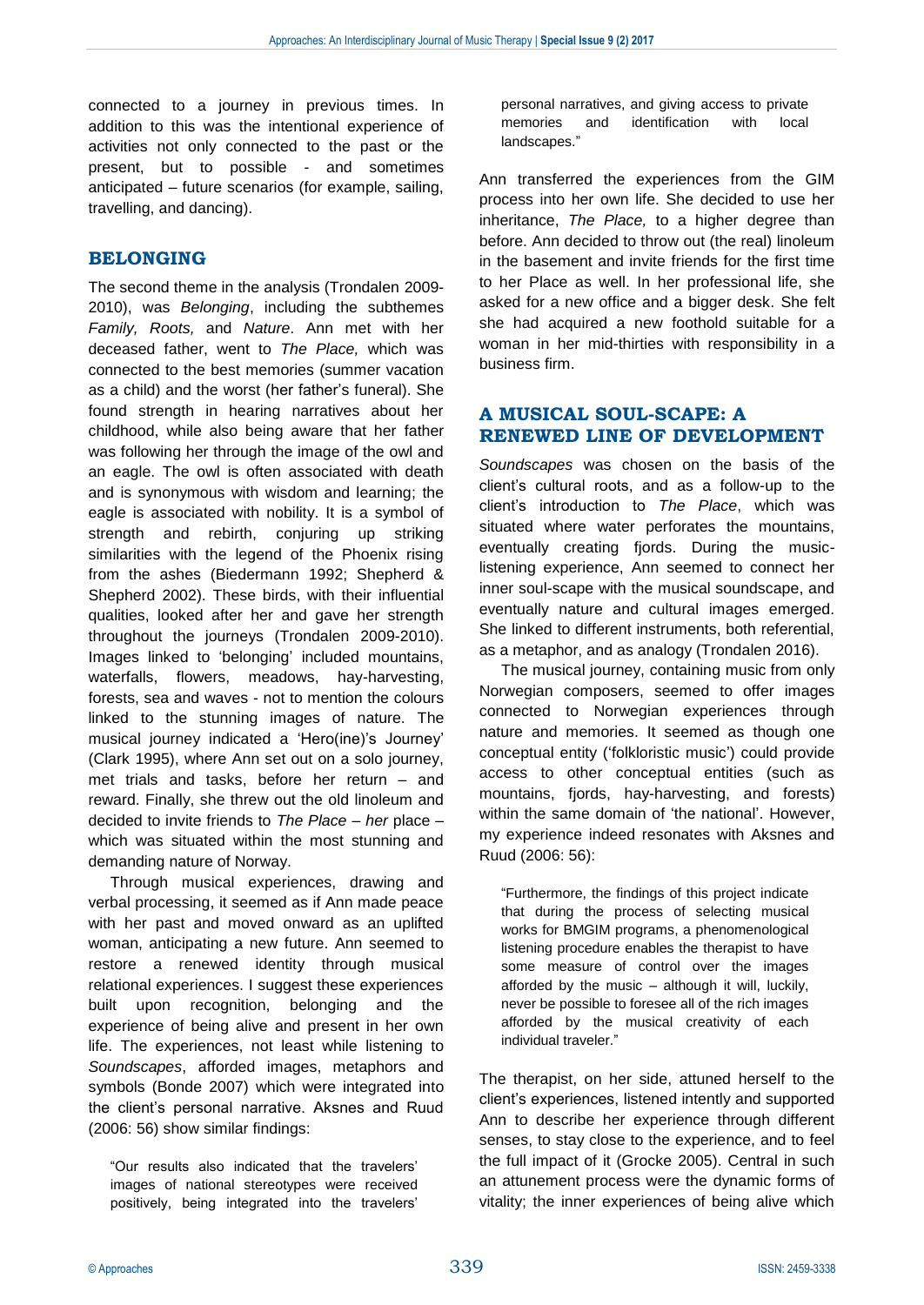are always open to interpersonal relating. The process of attunement is primarily connected to *how* this happens, more than the content per se (Stern 2010).

The role of the music might have facilitated the development of vitality, creativity and personal resources through a relational music-listening experience (GIM). Contemporary neuroscience and brain research show that music is operated by brain structures closely related to motivation, reward and emotions. For example, peak emotional arousal during music-listening releases dopamine, a neurotransmitter which plays a crucial role in reward-based learning (Koelsch 2010; Salimpoor, Benovoy, Larcher, Dagher, & Zatorre 2011). Music, then, is multi-layered: an agent in itself, a way of communicating, a field of exploration, in addition to a re-creation of the musical relational experiences in the moment. From this, it follows:

"The deepest nature of art (here music) is inscrutable and linked to human existence. Music as an art form is multidimensional, alive, and created in a participating here-and-now. Seen from an artistic perspective, expressive and receptive music experiences are ambiguous, multilayered phenomena unfolding in time and space, yet paradoxically not bounded by these characteristics. Music allows for a variety of experiences at different levels while supporting the creation of new life stories. The phenomenal music therapy relationship then emerges as an art form—a field of relational lived experiences emerging from an inborn, communicative musicality." (Trondalen 2016: 89)

Music can support images and transformative experiences. It might, however, be questioned whether the client actually remained in an altered state of consciousness for the whole time, as associations and visual images linked to movies, and similar, might point in a different direction. Nevertheless, the images came from the client herself, as they added personal value to Ann's life. Therefore it's important that we have a reflexive understanding when exploring the music's functions and meaning, especially in relation to the client's experience and perspective. Meaningful relational experiences through GIM can support re-creative musical soundscapes, which may have significant meaning - both for the client and the therapist.

#### **CLOSING COMMENTS**

The basis for this text was the music-listening method the Bonny Method of GIM. *Soundscapes*, a

music-listening programme composed of Norwegian music only, was described and illustrated through a series of GIM sessions with a female executive in her mid-thirties. Having offered a brief overview of the method of GIM, including development, training, and the music in GIM, I then turned to the music programme *Soundscapes* before discussing the programme within a therapeutic process. The discussion section focused on *Soundscapes'* potential for supporting images connected to Norwegian landscape and culture. I suggested connecting the client's main themes from her GIM process, i.e. 'in motion' and 'belonging', to the client's musical soul-scape and a renewed line of development in her life. Ann said the music worked, even though she did not know why. She related her comment to how she was able to take more care of herself in her daily activities. This was especially true when dealing with friends. Ann also told her boss she needed more space and a bigger desk, which she got. Finally, the text suggested that music and music-listening through GIM could promote images and transformative experiences where nature and cultural belonging were at the very core, not least through listening to a music programme like *Soundscapes*.

#### **REFERENCES**

- Aksnes, H. (2002). *Perspectives of Musical Meaning: A Study Based on Selected Work by Geirr Tveitt.* Oslo: University of Oslo.
- Aksnes, H., & Ruud, E. (2006). Metonymic associations of nature and culture in a BMGIM programme. *Nordic Journal of Music Therapy, 15*(1), 49-57.
- Aksnes, H., & Ruud, E. (2008). Body-based schemata in receptive music therapy. *Musicae Scientae, XII*(1), 49-74.
- Beck, B. D. (2012). *Guided Imagery and Music (GIM) with adults on sick leave suffering from work-related stress – a mixed methods experimental study.* PhD Thesis, Aalborg University, Aalborg, Denmark.
- Biedermann, H. (1992). *Symbol Leksikon*. Halden: J.W. Cappelen Forlag a.s.
- Bonde, L. O. (2002). *The Bonny Method of Guided Imagery and Music (BMGIM) with cancer survivors. A psychosocial study with focus on the influence of BMGIM on mood and quality of life.* PhD Thesis, Aalborg University, Aalborg, Denmark.
- Bonde, L. O. (2007). Music as metaphor and analogy. *Nordic Journal of Music Therapy, 16*(1), 60-81.
- Bonde, L. O. (2009). *Musik og Menneske. Introduktion til Musikpsykologi*. Frederiksberg C: Samfundslitteratur.
- Bonde, L. O. (Ed.) (2014). *Musikterapi: Teori-Uddannelse-Praksis-Forskning. En Håndbog om Musikterapi i Danmark*. Århus: Klim.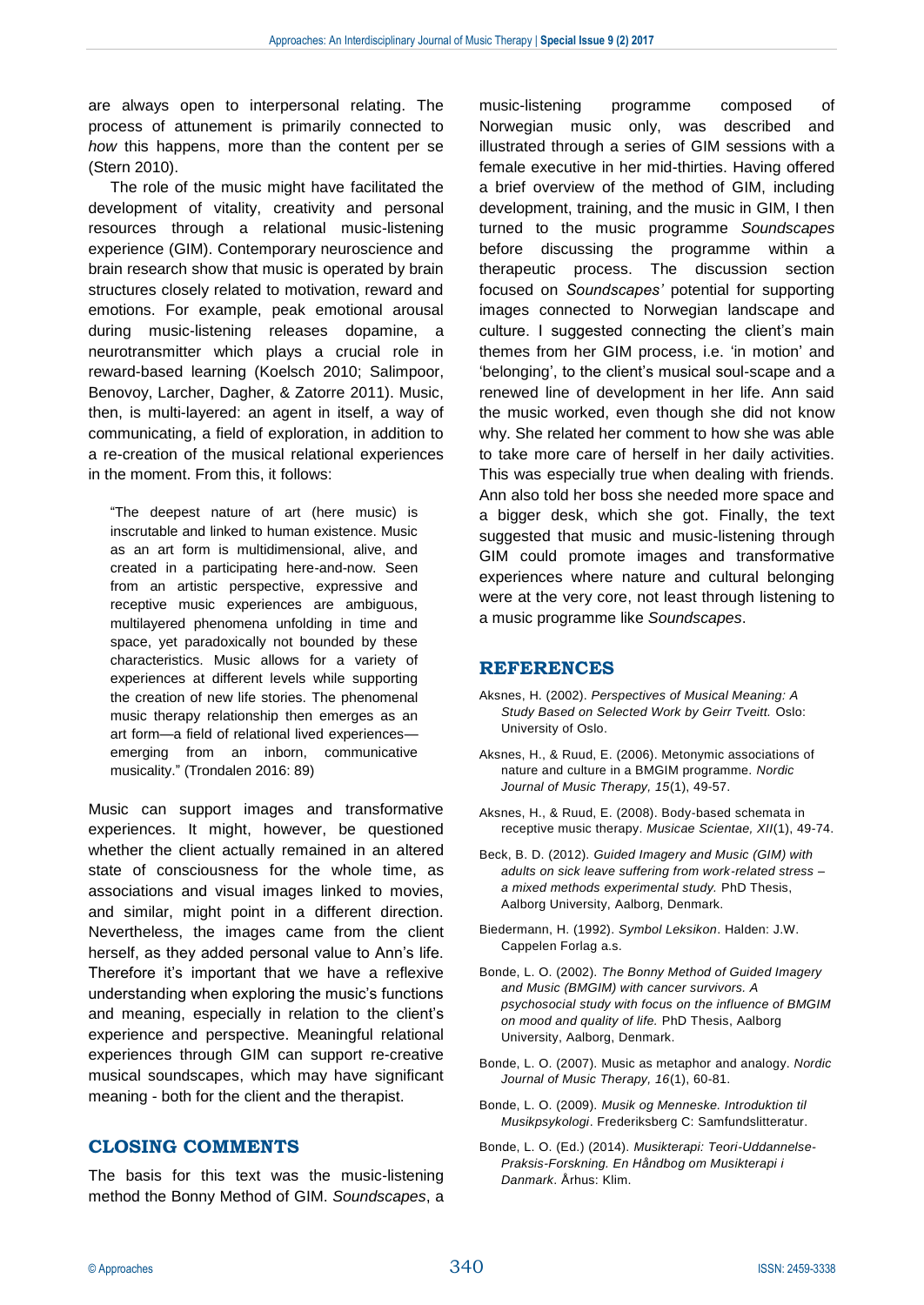Bonde, L. O., Pedersen, I. N., & Wigram, T. (2001). *Musikterapi: Når Ord ikke slår til. En Håndbog i Musikterapiens Teori og Praksis i Danmark*. Århus: Klim.

Bonny, H. L. (1978). *The Role of Taped Music Programmes in the GIM Process: Theory and Product. GIM Monograph # 2*. Baltimore, Maryland: ICM Books.

Bonny, H. (2002). *Music & Consciousness: The Evolution of Guided Imagery and Music.* Gilsum, NH: Barcelona Publishers.

Bonny, H., & Savary, L. (1973). *Music and Your Mind: Listening with a New Consciousness*. New York, NY: Harper & Row.

Bruscia, K. E. (1995a). Differences Between Quantitative and Qualitative Research Paradigms: Implication for Music Therapy. In B. L. Wheeler (Ed.), *Music Therapy Research: Quantitative and Qualitative Perspectives* (pp. 65-76). Gilsum, NH: Barcelona Publishers.

Bruscia, K. E. (1995b). The Process of Doing Qualitative Research: Part I, II and III. In B. L. Wheeler (Ed.), *Music Therapy Research: Quantitative and Qualitative Perspectiv* (pp. 389-443). Gilsum, NH: Barcelona Publishers.

Bruscia, K. E. (2016). *Notes on the Practice of Guided Imagery and Music*. Dallas, TX: Barcelona Publishers.

Bruscia, K. E., & Grocke, D. E. (Eds.). (2002). *Guided Imagery and Music: The Bonny Method and Beyond*. Gilsum, NH: Barcelona Publishers.

Clark, M. F. (1995). The therapeutic implications of the hero's myth in GIM therapy. *Journal of Association for Music and Imagery, 4*, 49-65.

Cohen, N. S. (2003-2004). Musical choices: An interview with Helen Bonny. *Journal of the Association for Music and Imagery, 9*, 1-26.

DeNora, T. (2000). *Music in Everyday Life*. Cambridge: Cambridge University Press.

Eide, H., & Eide, T. (1996). *Kommunikasjon i Relasjoner*. Oslo: Ad Notam Gyldendal AS.

Encyclopaedia Britannica (updated 3-12-2008). Metonymy. Retrieved from <https://global.britannica.com/art/metonymy>

Ferrara, L. (1991). *Philosophy and the Analysis of Music. Bridges to musical Sound, Form, and Reference*. London: Greenwood Press.

Goldberg, F. (1995). The Bonny Method of Guided Imagery and Music. In T. Wigram, B. Saperston, & R. West (Eds.), *The Art & Science of Music Therapy: A Handbook* (pp. 112-128). Chur: Harwood Academic Publishers.

Goldberg, F. S. (2002). A Holographic Field Theory Model of the Bonny Method of Guided Imagery and Music (BMGIM). In K. E. Bruscia & D. E. Grocke (Eds.), *Guided Imagery and Music: The Bonny Method and Beyond* (pp. 359-377). Gilsum, NH: Barcelona Publishers.

Grocke, D. (2002). The Bonny Music Programmes. In D. Grocke & K. E. Bruscia (Eds.), *Guided Imagery and Music: The Bonny Method and Beyond* (pp. 99-136). Gilsum, NH: Barcelona Publishers.

Hevner, K. (1937). An experimental study of the affective value of sounds and poetry. *American Journal of Psychology, 49*, 419-134.

Kellogg, J. (1984). *Mandala: Path of Beauty.* Williamsburg, VA: Mari Institute.

Koelsch, S. (2010). Towards a neural basis of music-evoked emotions. *Trends in Cognitive Sciences, 14*(3), 131-137.

Körlin, D., & Wrangsjö, B. (2002). Treatment effects of GIM therapy. *Nordic Journal of Music Therapy, 11*(1), 3-15.

Meadows, T. (2010). The evolution of GIM programming. *Voices: A World Forum for Music Therapy, Special Commemorative Issue on the Life and Work of Helen Bonny, 10*(3). Retrieved from <https://voices.no/index.php/voices/article/view/497/426>

Ruud, E. (2003). 'Burning scripts': Self psychology, affect consciousness, script theory and the BMGIM. *Nordic Journal of Music Therapy, 12*(2), 115-123.

Ruud, E. (2005). *Soundscapes -* a new BMGIM programme from Norway. *Bonny Method Resources, 18,* 14-16.

Salimpoor, V. N., Benovoy, M., Larcher, K., Dagher, A., & Zatorre, R. J. (2011). Anatomically distinct dopamine release during anticipation and experience of peak emotion to music. *Nature Neuroscience, 14*, 257-262.

Shepherd, R., & Shepherd, R. (2002). *1000 Symbols: What Shapes mean in Art and Myth*. London: Thames & Hudson.

Stern, D. N. (1985/2000). *The Interpersonal World of the Infant: A View from Psychoanalysis & Developmental Psychology*. New York: Basic Books.

Stern , D. N. (2010). *Forms of Vitality: Exploring Dynamic Experience in Psychology, the Arts, Psychotherapy, and Development.* Oxford: Oxford University Press.

Summer, L. (1988). *Guided Imagery and Music in the Institutional Setting*. Saint Louis: Magna Music Baton.

Summer, L. (1995). Melding musical and psychological processes: The therapeutic musical space. *Journal of the Association for Music and Imagery, 4*, 37-49.

Trondalen, G. (2006). Musikkterapi. In T. Aasgaard (Ed.), *Musikk og helse* (pp. 58-74). Oslo: Cappelen.

Trondalen, G. (2007). A phenomenologically Oriented Approach to Microanalysis in Music Therapy. In T. Wosch & T. Wigram (Eds.), *Microanalysis in Music Therapy: Methods, Techniques and Applications for Clinicians, Researchers, Educators and Students* (pp. 198-210). London: Jessica Kingsley Publishers.

Trondalen, G. (2009-2010). Exploring the rucksack of sadness: Focused, time-limited Bonny Method of Guided Imagery and Music with a female executive. *Journal of Association for Music and Imagery, 12*, 1-20.

Trondalen, G. (2010). The flute and I: The Bonny Method of Guided Imagery and Music with a young man. *Voices: A World Forum for Music Therapy, 10*(3). Retrieved from <https://voices.no/index.php/voices/article/view/356/430>

Stake, R. E. (1995). *The Art of Case Study Research*. Thousand Oaks, CA: Sage Publications.